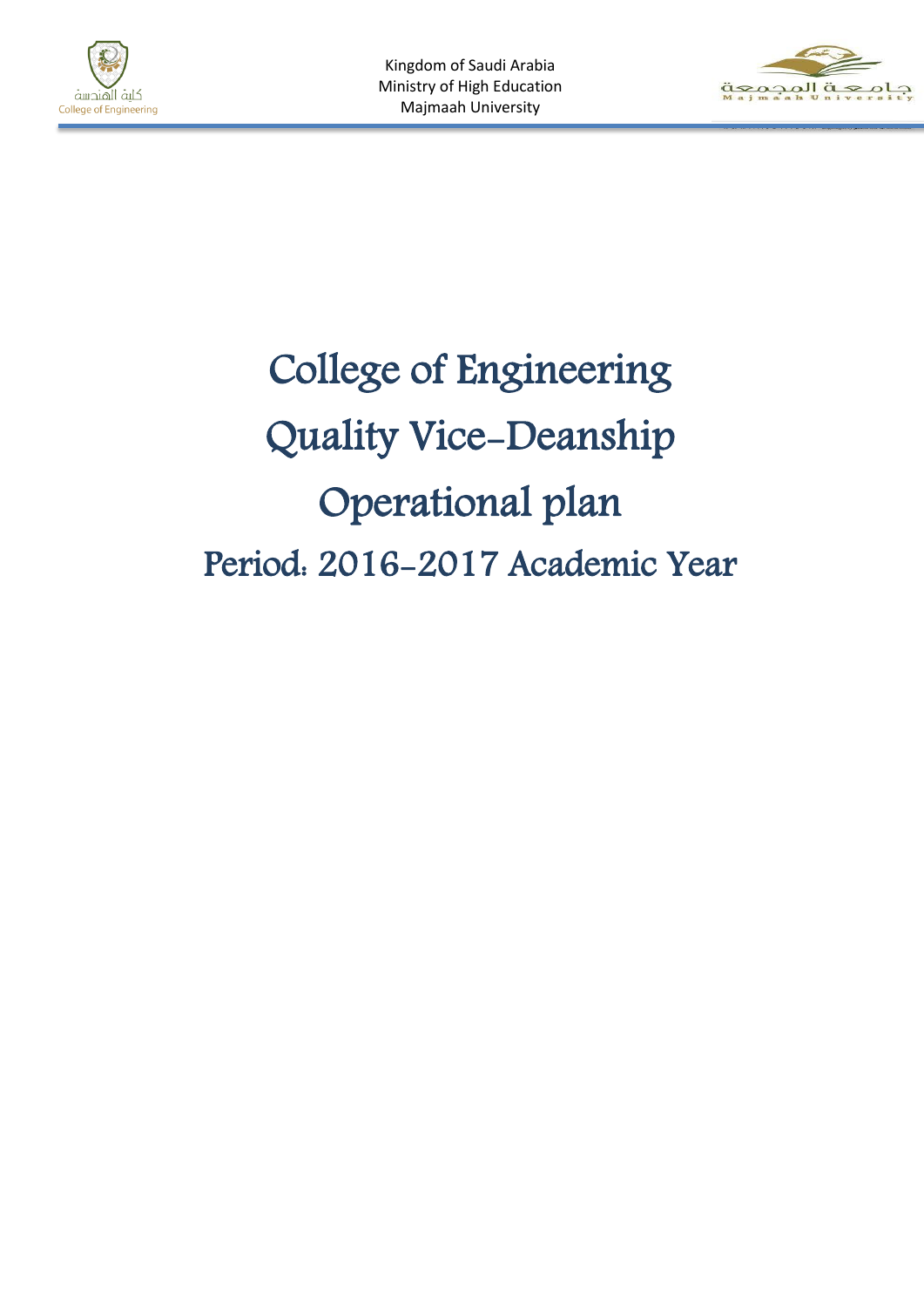



#### Contents.

| GOAL 5: - MEET THE QUALITY REQUIREMENTS AND PREPARING FOR INSTITUTIONAL AND PROGRAM ACCREDITATIONS  10 |
|--------------------------------------------------------------------------------------------------------|
|                                                                                                        |
|                                                                                                        |

## <span id="page-1-0"></span>**Introduction:**

Quality Vice-Deanship in the college of engineering concerns about enhancement and development of the quality and to make it a part of all members' daily life. In order to achieve our goals and objectives,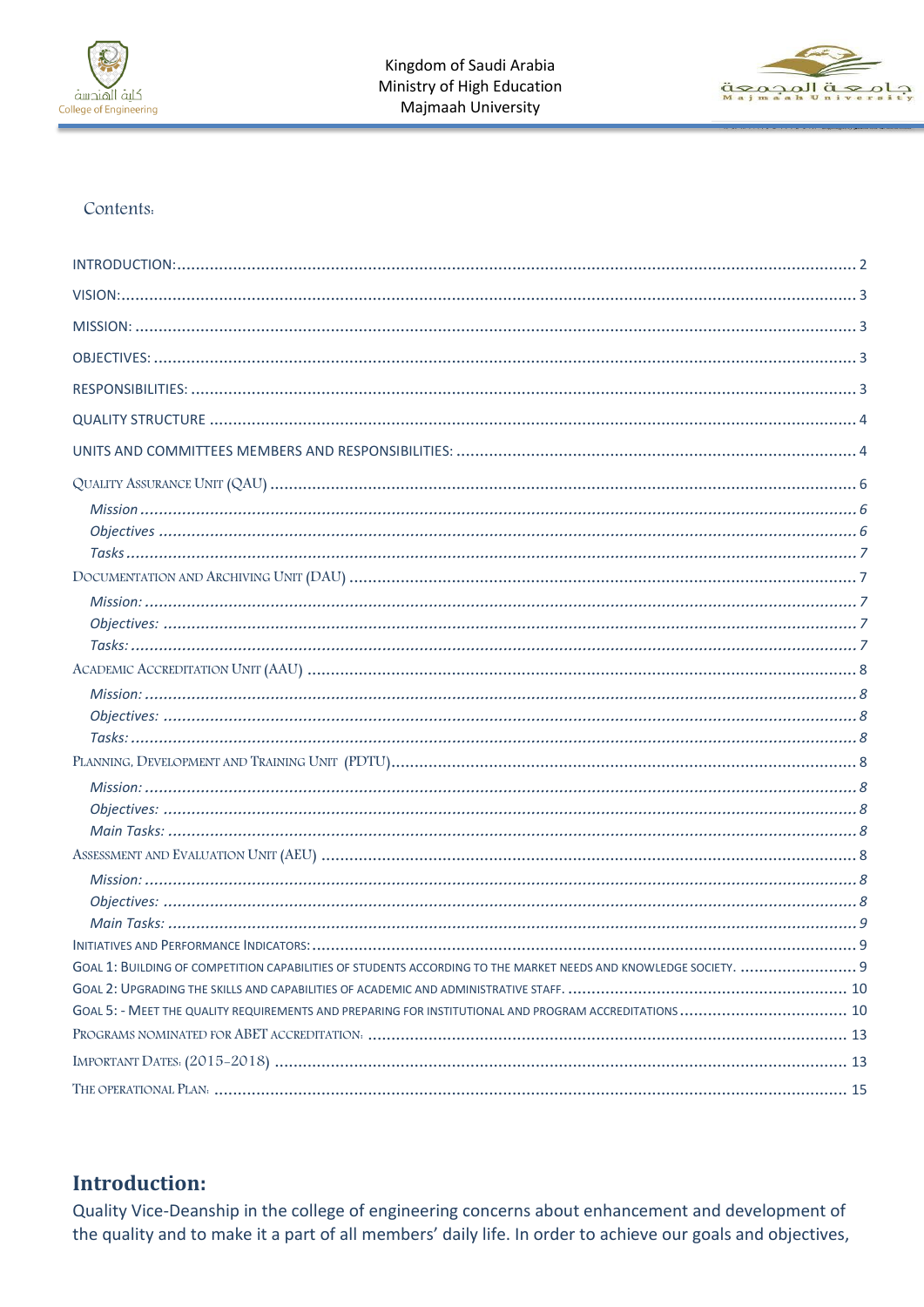



an operational plan is set to help in organizing the quality work for enhancement and monitoring. The operational plan is written based on different resources such as key performance indicators of the college of engineering, SWOT analysis, initiatives and activities of units and committees as a part of Vicedeanship of the quality.

The operational plan is discussed and approved by the vice-deanship of quality and by the college of engineering.

#### <span id="page-2-0"></span>**Vision:**

To be known as a center of quality in the University's academic systems through enhancement of student and staff satisfaction and to accredit all Programs nationally and internationally.

#### <span id="page-2-1"></span>**Mission:**

To develop and implement quality strategies those support the achievement of Goals and objectives for supporting quality works in college of Engineering.

## <span id="page-2-2"></span>**Objectives:**

- 1-Organizing, developing and implementing the quality work in the college of engineering
- 2- To prepare all programs to be accredited nationally and internationally

## <span id="page-2-3"></span>**Responsibilities:**

- 1- To develop and organize the quality work in the College
- 2- Supervision and supporting academic programs to achieve their goals and initiatives
- 3- Archiving and documentation of the quality process
- 4- Enhancement the quality skills of college staff
- 5- Monitoring the quality assurance process in the college of engineering.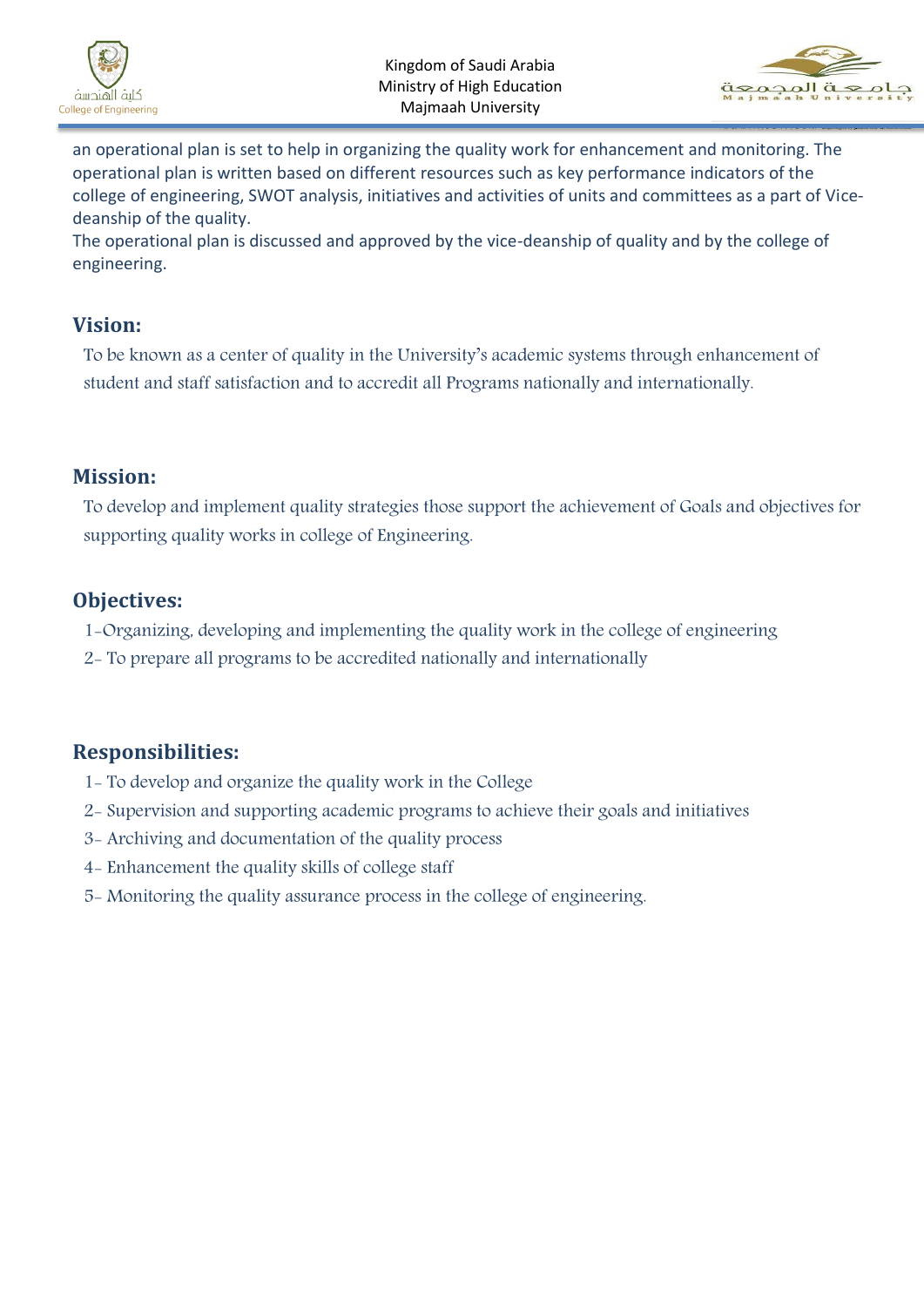



#### <span id="page-3-0"></span>**Quality Structure**



## <span id="page-3-1"></span>**Units and committees members and Responsibilities:**

#### Quality Steering Committee:

- 1. Dr. Abdullah Almuhaisen (Coordinator)
- 2. Dr. Abdel-Rahman Al-Qawasmi (Member)
- 3. Dr. Dr. Sameh Mohammad (Member)
- 4. Dr. Praveen Komari (Member)
- 5. Dr. Sayed Abbas (Member)
- 5. Dr. Mohammad Zobair (Member)
- 6. Dr. Yahia AlJahmani (Member)
- 7. Eng. Hussam Habiba (Member)

#### Responsibilities:

- 1. Steering all quality issues in the college
- 2. Recommending quality plans and programs
- 3. Supervising all activities in the quality office

#### Academic Accreditation Unit

- 1. Dr. Abdel-Rahman Al-Qawasmi (Coordinator)
- 2. Dr. Sayed Abbas (Member)
- 3. Dr. Waqar Khan (Member)

#### Responsibilities: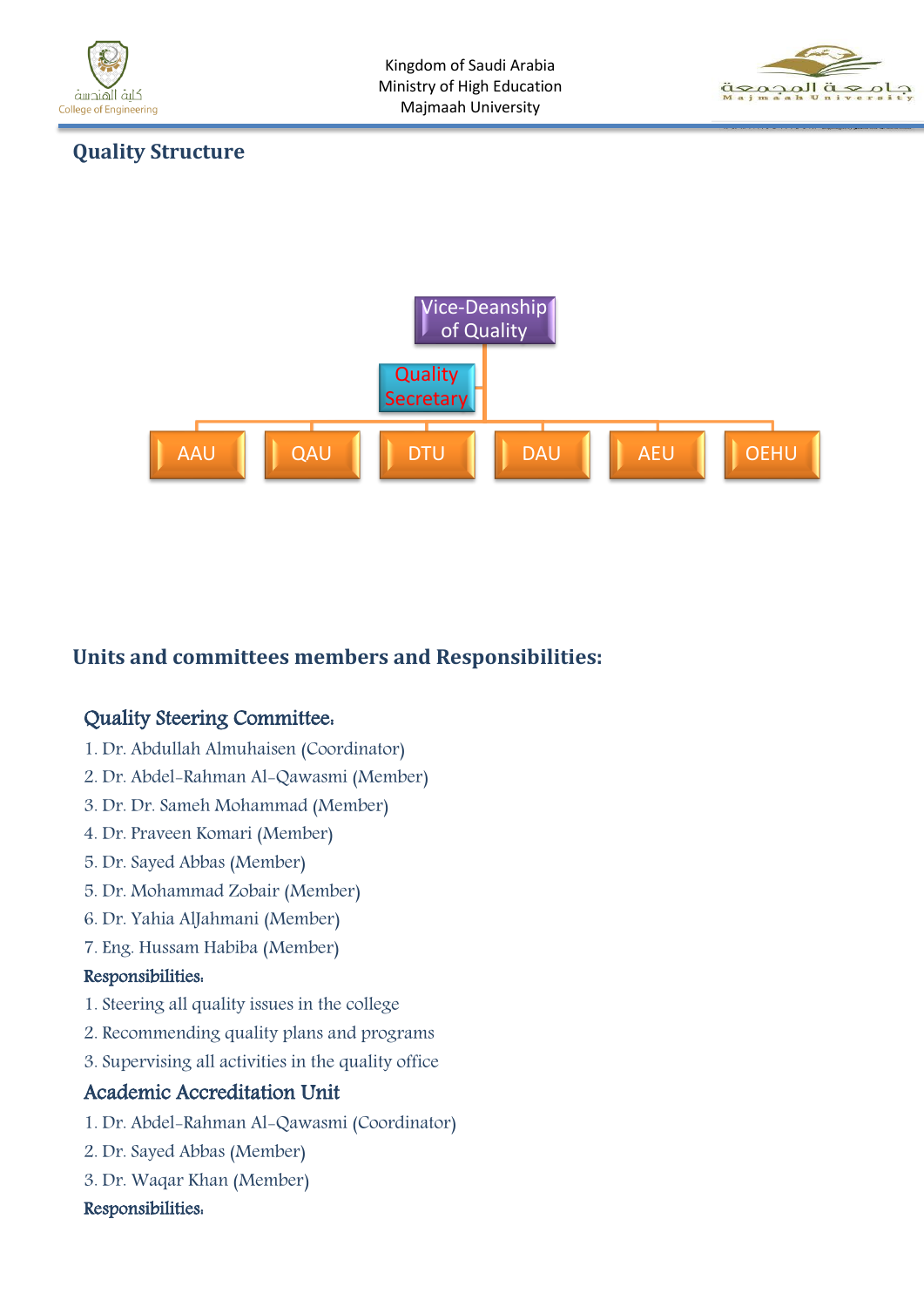



- 1. Steering academic programs for academic accreditation
- 2. Supervising the implementation of quality standards in all academic programs
- 3. Organize and documentation of quality work in the college
- 4. Quality Reports

#### Quality Assurance Unit

- 1. Dr. Sayed Abbas (Coordinator)
- 2.Dr. Waqar Ali (Member)
- 3-Dr. Mohammad Zobair (Member)
- 4-Eng. Dea Alrahman (Member)

#### Responsibilities:

- 1. Monitor the quality of services provided by the college
- 2. Develop methods for improving college's performance.
- 3. Assessment and evaluation
- 4. Feedback and recommendation

#### Development and Training Unit

Dr.Praveen R.P. (Coordinator)

- 1-Dr.Muhammed Kashif
- 2- Eng.Husam Habibeh
- 3- Eng.Yahya Al Jahmany

#### Responsibilities:

- 1. Ensure that there is a strategic plan for the college
- 2. Improving Web site.
- 3. Identify the training needs for faculty members and employees in the college.
- 4. Prepare the training plans and quality educational support for the college with the support of
- Quality and skills development deanship.

5. Encourage faculty members to participate in the training programs offered by the university. Promote quality culture.

#### Documentation and Archiving Committee

- 1. Eng. Hussam Habiba (Coordinator)
- 2. Eng. Mohammad Othman (Member)
- 3. Eng. Dea Al\_Rahman (Member)
- 4. Eng. Muhammad Humran (Member)
- 5. Mr. Nasser Alturki (Member)

#### Responsibilities:

- 1. Identification of required data
- 2. Data Collection
- 3. Data processing and preparation with statistical analysis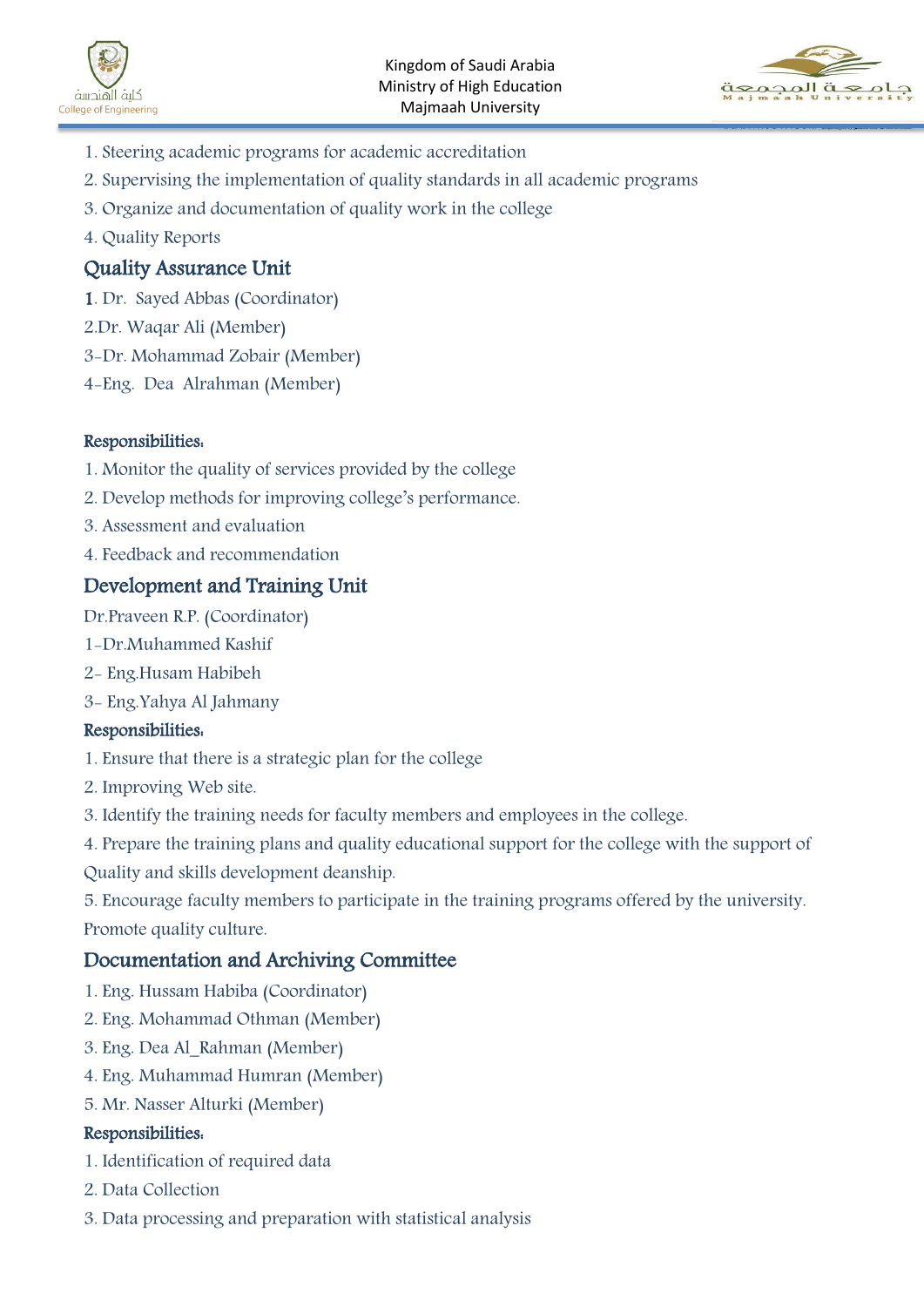



- 4. Archiving and database management
- 5. Unifying documents and forms in the college of engineering

## Assessment and Evaluation Unit (AEU)

#### **Members:**

- 1. Dr. Sameh Mohamed (Coordinator)
- 2. Dr. Abdullah AlAhmadi (Member)
- 3. Dr. Yousef Akoor (Member)
- 4. Dr. Nadeem khan (Member)

#### **Responsibilities:**

- 1- Assessing, evaluating and analyzing all the quality data in the college
- 2- Developing automatic assessment and evaluation programs

## Occupational and Environmental Health Unit (OEHU)

#### Members:

- 1- Dr. Yahia AlJahmani (Cooredinator)
- 2- Dr. ElManee Barhoumi (Member)
- 3- Dr. Tareq Albagory (Member)

#### **Responsibilities**

1- Evaluating the Labs conditions based on the University Department of Occupational and Environmental Health

- 2- Meeting the OHSAS 18001 standards
- 3- Distribution of Occupational and Environmental Health culture in the college

# <span id="page-5-0"></span>Quality Assurance Unit (QAU)

#### <span id="page-5-1"></span>**Mission**

To create and activate a robust quality assurance system for all the components of the educational system in the College of Engineering at Majmah University and provide continuing assistance to various engineering programs of the college aiming to be accredited by 2016.

#### <span id="page-5-2"></span>**Objectives**

The main objective is to apply quality assurance standards in all areas and in its academic programs in accordance with the national and global standards, taking into consideration the mission of the College; consequently, qualifying the College to be accredited as a locally and regionally recognized educational institution.

a. Other objectives include: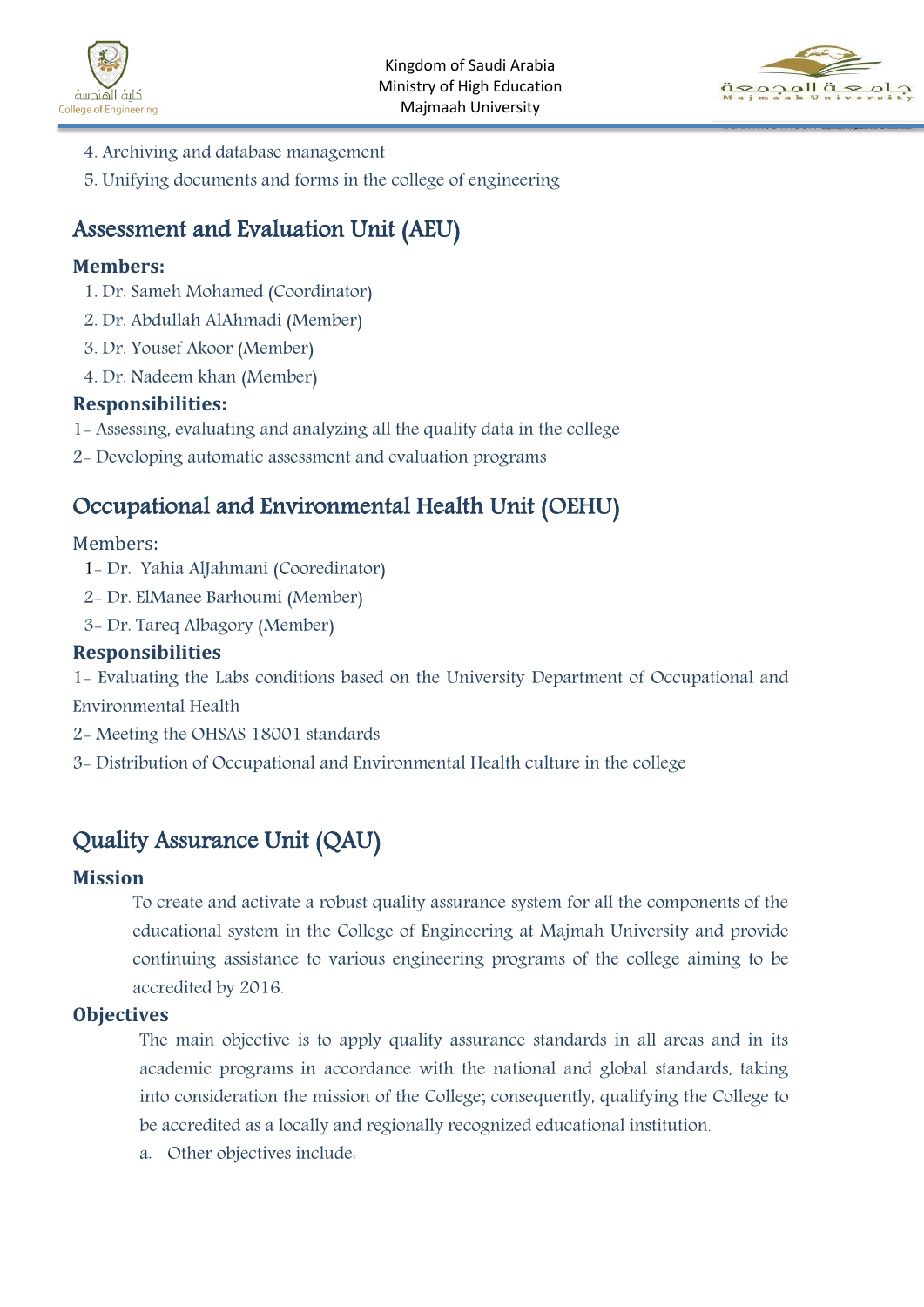



- 1. Development and implementation of an effective evaluation system for the students, the courses and educational programs, and approving a self-evaluation system for all the programs.
- 2. Improvement of the current curricula for undergraduate programs in all departments of the College.
- 3. Increase the quality awareness and culture among all the college members using continuous enhancement and total quality assurance via creating a common language for the concept of quality assurance.
- 4. Design and application of the appropriate model for performance evaluation which integrates all the components of the higher education system and complies with the national, regional and international standards.
- 5. Review all the quality documents including (Course File, Course Specifications, Course syllabi, Course report, Program specifications, Program annual reports,….etc)
- 6. Assessment of all questionnaires (staff, students, graduates, labor market, etc) and data to help in building good improvement plans for all the engineering programs.
- 7. Document all elements of the learning process.
- 8. Ensure the involvement of all stakeholders in all stages of the educational process.
- 9. Cooperate with the other units, enters, committees, and organizations, at the national and regional levels aiming to attain accreditation.

#### <span id="page-6-0"></span>**Tasks**

- 1. Monitor the quality of services provided by the college
- 2. Develop methods for improving college's performance.
- 3. Assessment and evaluation
- 4. Feedback and recommendation

# <span id="page-6-1"></span>Documentation and Archiving Unit (DAU)

#### <span id="page-6-2"></span>**Mission**:

Support and organize all documents for College, departments, units and committee.

#### <span id="page-6-3"></span>**Objectives**:

The main objective of the DAC is the Archiving all document for engineering college prepare and facilitate process for all document. The other important objectives are:

- 1- Unifying all college forms with general purposes
- 2- To have well organized and archived data as software and hardware

#### <span id="page-6-4"></span>**Tasks**:

- 1. Identification of required data
- 2. Data Collection
- 3. Data processing and preparation with statistical analysis
- 4. Archiving and database management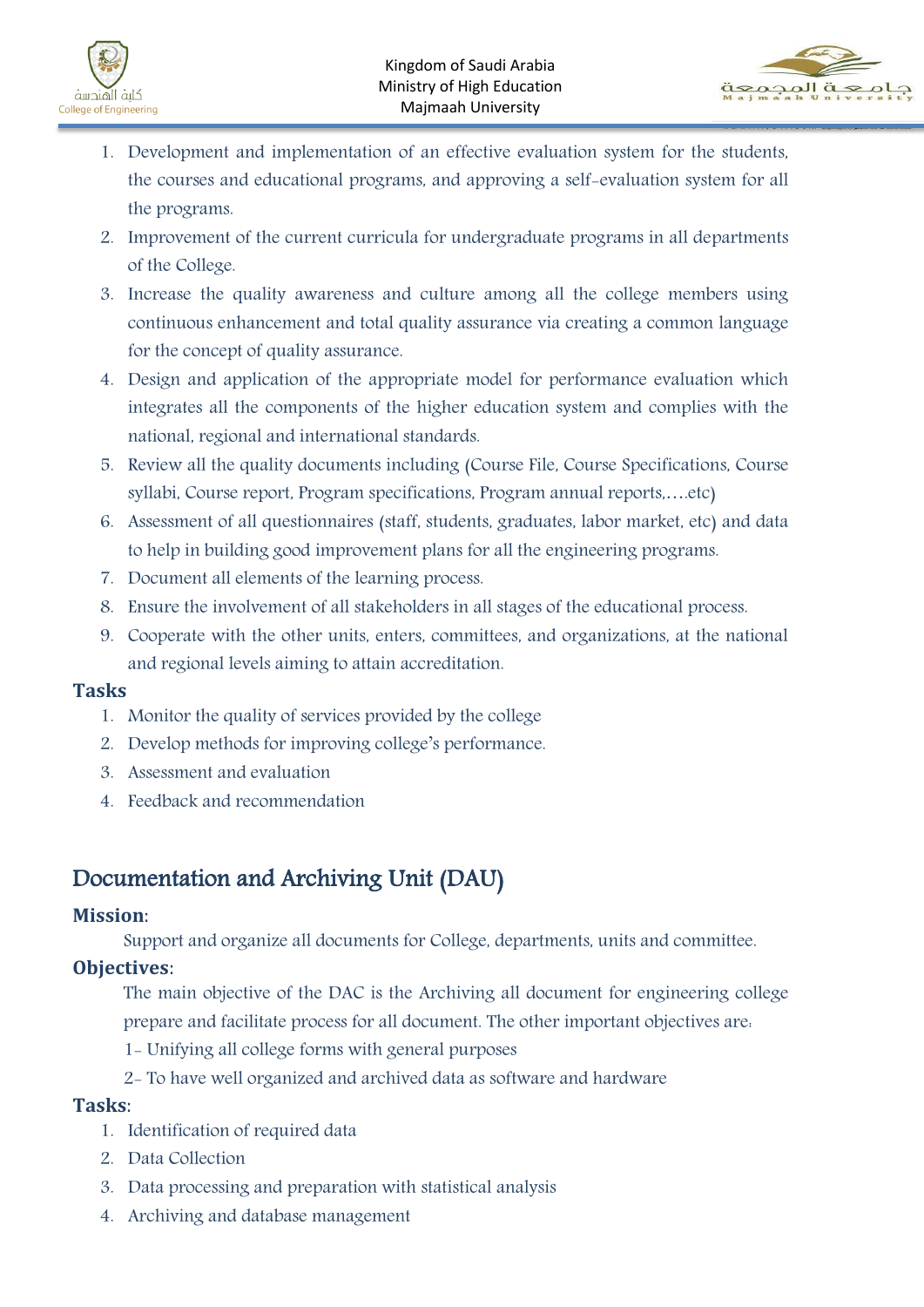



5. Unifying documents and forms in the college of engineering Recording all activities in the college

# <span id="page-7-0"></span>Academic Accreditation Unit (AAU)

#### <span id="page-7-1"></span>**Mission**:

To enhance the quality of academic programs through their national and international accreditation

#### <span id="page-7-2"></span>**Objectives**:

- 1. Supervising and steering the academic programs preparation for academic accreditation
- 2. Technical and consulting support for academic programs ready for accreditation.

#### <span id="page-7-3"></span>**Tasks**:

- 1. Steering academic programs for academic accreditation
- 2. Supervising the implementation of quality standards in all academic programs
- 3. Organize and documentation of quality work in the college
- 4. Quality Reports

# <span id="page-7-4"></span>Development and Training Unit (DTU)

#### <span id="page-7-5"></span>**Mission:**

To equip faculty with the necessary skills required to meet the Quality requirements for National and International Accreditation and to develop the website of the College of Engineering to International Standard.

#### <span id="page-7-6"></span>**Objectives:**

To encourage and support faculty to participate in the workshops and presentations scheduled with the support of Quality and Skills Development Deanship.

To continuously monitor and update the website of College of Engineering to meet International Standards.

#### <span id="page-7-7"></span>**Main Tasks:**

To identify and support the Quality training needs of the Faculty with the support of Quality and Skills Development Deanship.

To improve the website of the College of Engineering to International Standards.

To ensure that there is a strategic plan for the College of Engineering.

## <span id="page-7-8"></span>Assessment and Evaluation Unit (AEU)

#### <span id="page-7-9"></span>**Mission:**

To contribute in improving the quality in the college of Engineering

#### <span id="page-7-10"></span>**Objectives:**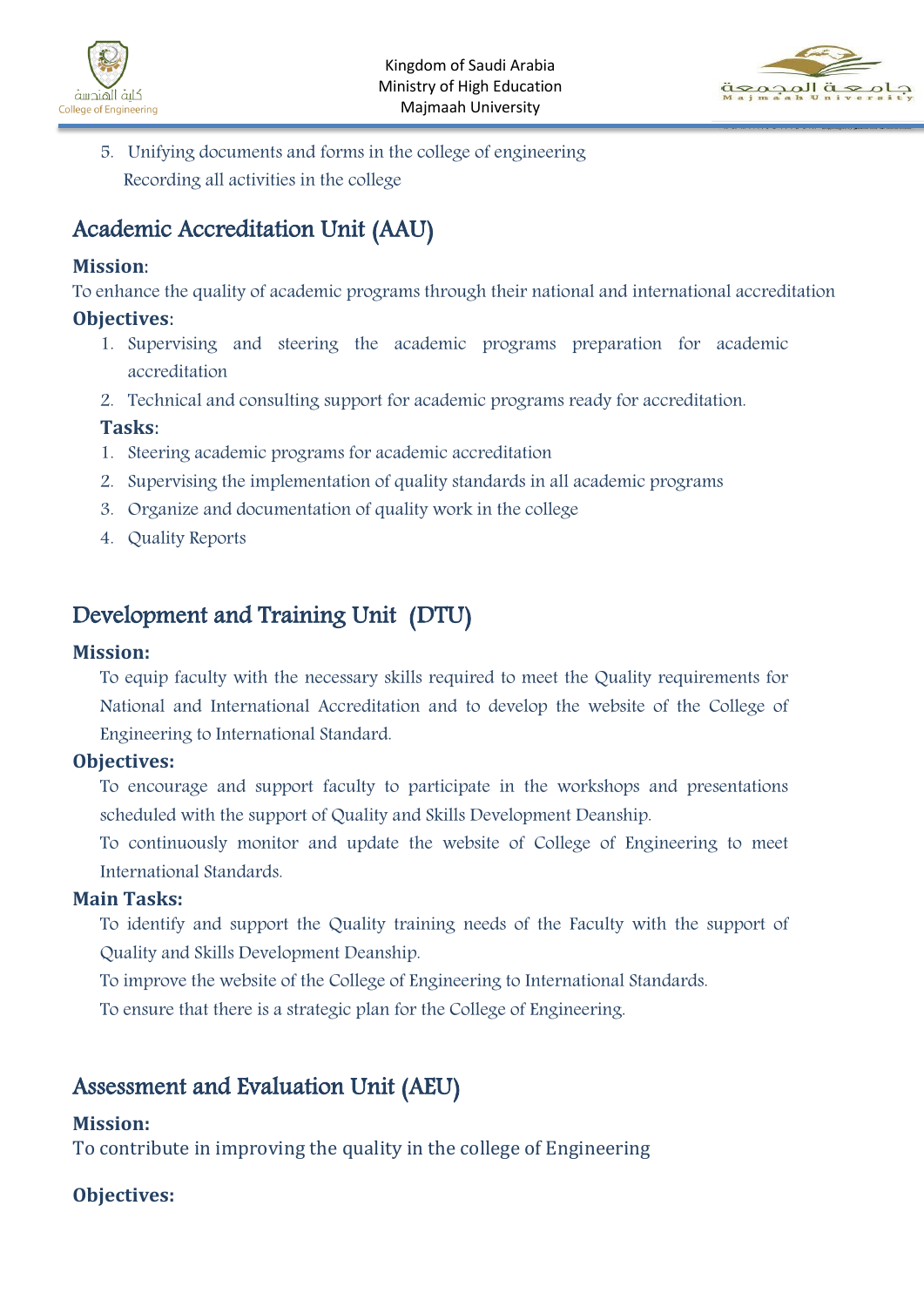



- 1- To improve the quality work based on providing the college with desired assessment and evaluation results and analysis
- 2- To develop and automate the assessments and evaluation procedures

## <span id="page-8-0"></span>**Main Tasks:**

- 1- Assessing, evaluating and analyzing all the quality data in the college
- 2- Developing automatic assessment and evaluation programs

# Occupational and Environmental Health Unit (OEHU)

#### **Mission:**

To achieve a high standard of safety and professional health quality that will lead to better education, research and community service.

#### **Objectives:**

1. The promotion of a culture of safety and professional health among faculty members 2. The support of various departments at the college, in order to raise the level of safety and health at their labs

3. The protection of the environment on the college of Engineering.

#### **Main Tasks:**

1- Evaluating the Labs conditions based on the University Department of Occupational and

Environmental Health

- 2- Meeting the OHSAS 18001 standards
- 3- Distribution of Occupational and Environmental Health culture in the college

#### <span id="page-8-1"></span>**Initiatives and Performance Indicators:**

General Initiatives, Performance indicators and responsibilities for the vice-deanship of quality and skills development based on the operational plan of the college of engineering.

## <span id="page-8-2"></span>**Goal 1: Building of competition capabilities of students according to the market needs and knowledge society.**

| Initiative                         | Performance Indicators                                                                                                     |    | Academic Year |    |    | The entity responsible           |
|------------------------------------|----------------------------------------------------------------------------------------------------------------------------|----|---------------|----|----|----------------------------------|
|                                    |                                                                                                                            | 37 | 38            | 39 | 40 |                                  |
| Development<br>faculty<br>members' | of Percentage of faculty members<br>participated in professional<br>skills in the areas of development activities over the |    |               |    |    | Training and Development<br>Unit |

Sub-Goals (5): Diversifying the sources of learning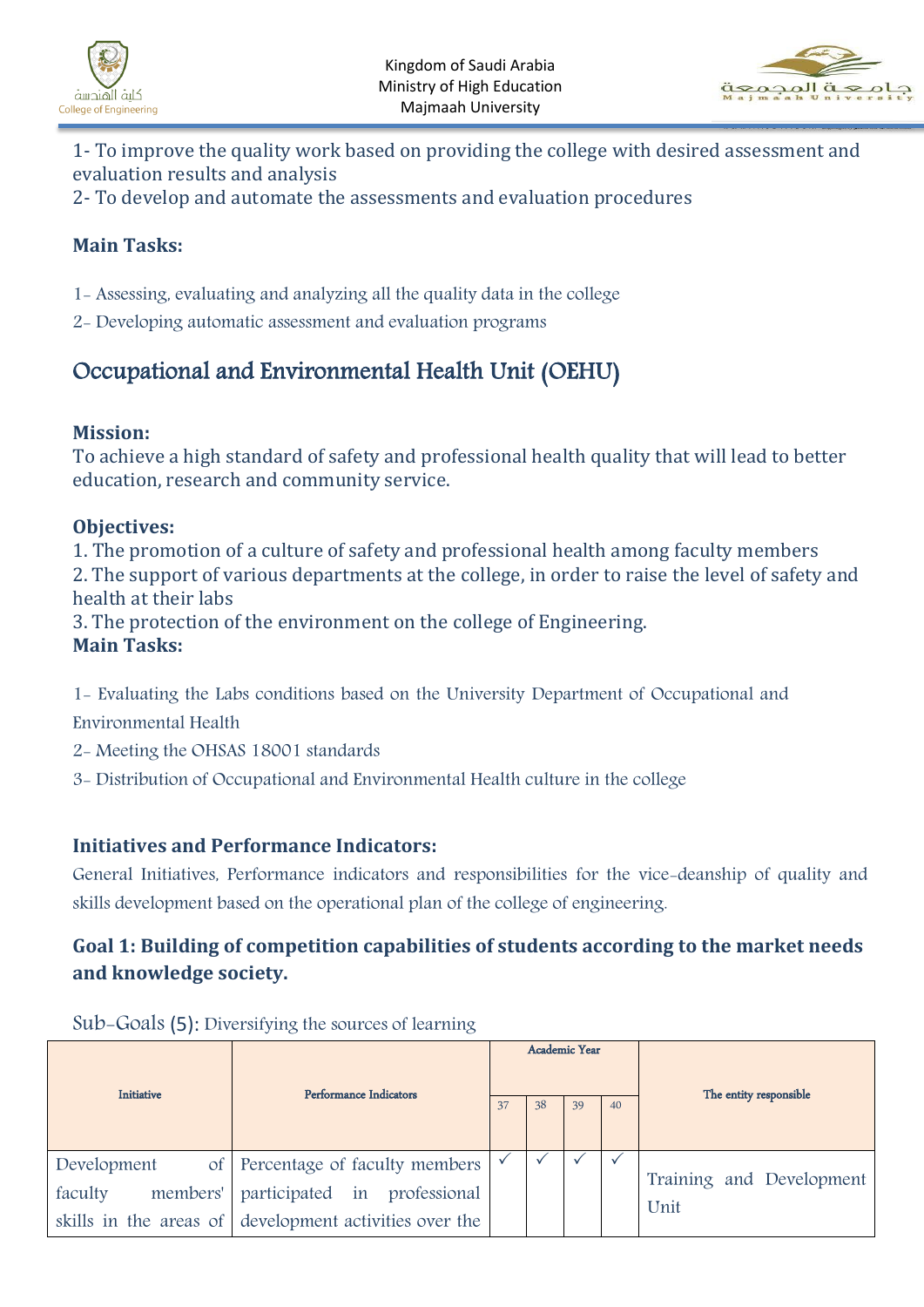



| measurement | and | past year |  |  |  |
|-------------|-----|-----------|--|--|--|
| evaluation  |     |           |  |  |  |

### <span id="page-9-0"></span>**Goal 2: Upgrading the skills and capabilities of academic and administrative staff.**

Sub-Goals (2): Improvement of the professional development system for faculty members

| Initiative                                                                                                                                | Performance Indicators                                                                                                                                                      |              | Academic Year |              |              | The entity responsible              |
|-------------------------------------------------------------------------------------------------------------------------------------------|-----------------------------------------------------------------------------------------------------------------------------------------------------------------------------|--------------|---------------|--------------|--------------|-------------------------------------|
|                                                                                                                                           |                                                                                                                                                                             |              | 38            | 39           | 40           |                                     |
| The sustainability of<br>professional<br>development<br>for<br>faculty members                                                            | faculty<br>-Percentage<br><sub>of</sub><br>in<br>members<br>participated<br>development<br>professional                                                                     |              | $\checkmark$  | $\checkmark$ |              | Development<br>and Training<br>Unit |
| and<br>Reviewing<br>raising<br>evaluation<br>development<br>and<br>academic<br>$\mathsf{of}$<br>plans<br>the<br>at<br>programs<br>college | activities over the past year<br>-Rate of faculty members that<br>received training in modern<br>teaching<br>strategies<br>that<br>teaching<br>enhances<br>and<br>learning. | $\checkmark$ | $\checkmark$  | $\checkmark$ | $\checkmark$ | Development and Training<br>Unit    |

## <span id="page-9-1"></span>**Goal 5: - Meet the quality requirements and preparing for institutional and program accreditations**

Sub-Goals (1): Development of quality Assurance system in accordance with a Systematic Model

|                            |                                        |    | Academic Year |          |  |                        |
|----------------------------|----------------------------------------|----|---------------|----------|--|------------------------|
| Initiative                 | Performance Indicators                 | 37 | 38            | 39<br>40 |  | The entity responsible |
| Periodic evaluation        | - Satisfaction rate of leaders         |    |               |          |  |                        |
| of Quality system          | and faculty members about              |    | ✓             |          |  | Quality Assurance Unit |
| run the college            | quality system                         |    |               |          |  |                        |
| $\mathbf{C}$<br>Activation | Satisfaction<br>level<br>$\mathsf{of}$ |    |               |          |  |                        |
| $\mathbf{O}$<br>committees | beneficiaries –<br>students.           |    |               |          |  |                        |
| academic<br>quality        | graduates, employers<br>and            |    |               |          |  | Quality Assurance Unit |
| programs                   | employment parties for a               |    |               |          |  |                        |
| Activating                 | quality took system                    |    |               |          |  | Documentation<br>and   |
| authentication             | - Percentage of programs               |    | $\checkmark$  |          |  | Archiving Unit         |
| system                     | and units that are being               |    |               |          |  |                        |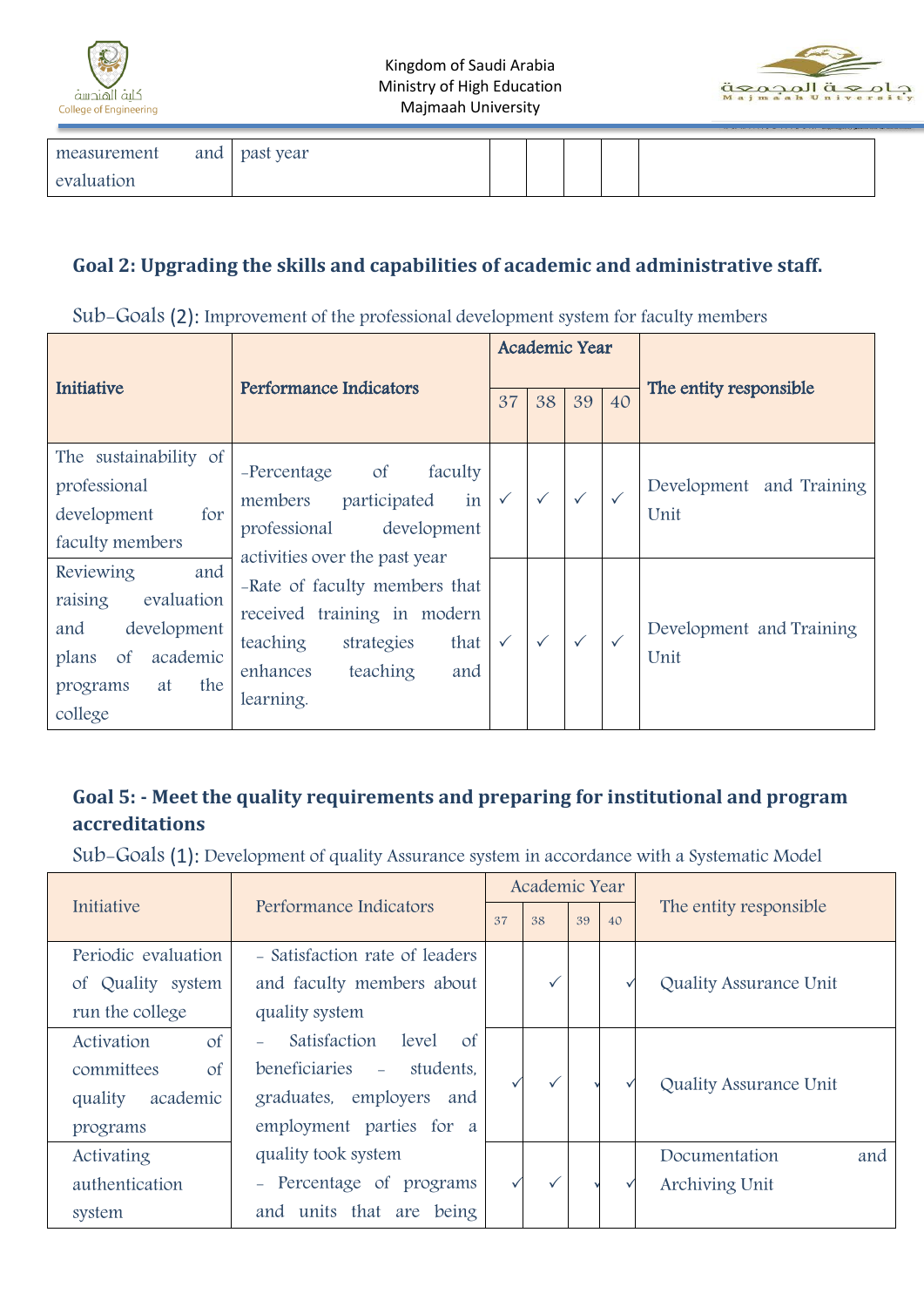



|            |                                                                                                                                                                                       |  | Academic Year |          |  |                        |
|------------|---------------------------------------------------------------------------------------------------------------------------------------------------------------------------------------|--|---------------|----------|--|------------------------|
| Initiative | Performance Indicators<br>37                                                                                                                                                          |  | 38            | 39<br>40 |  | The entity responsible |
|            | internally and externally<br>benchmarked in<br>quality<br>activities.<br>- Satisfaction level of quality<br>units' performance in the<br>college<br>- The effectiveness<br>$\circ$ of |  |               |          |  |                        |
|            | Quality Center in saving<br>documents and evidence and<br>way of<br>their<br>the<br>documenting<br>and<br>organizing<br>The effectiveness<br>$\circ$ f<br>improvements plans          |  |               |          |  |                        |

## Sub-Goals (2): Preparing educational programs for accreditation

|                                                                                                      |                                                                                                                            |    | Academic Year |    |              |                             |  |
|------------------------------------------------------------------------------------------------------|----------------------------------------------------------------------------------------------------------------------------|----|---------------|----|--------------|-----------------------------|--|
| Initiative                                                                                           | Performance Indicators                                                                                                     | 37 | 38            | 39 | 40           | The entity responsible      |  |
| Periodic evaluation<br>academic<br>$\sigma$ f<br>programs of the<br>college                          | - Percentage of courses that<br>evaluated by students during<br>the year<br>Number of academic                             |    |               |    |              | Academic Accreditation Unit |  |
| Quality Assurance<br>of the reports and<br>specifications<br>$\circ$ f<br>and<br>programs<br>courses | programs that accredited by<br><b>ABET</b><br>- Percentage of advisory<br>boards<br>activation<br>for<br>academic programs |    | ✓             |    | $\checkmark$ | Quality Assurance Unit/     |  |
| Quality Assurance<br>learning<br><sub>of</sub><br>outcomes<br>for<br>academic programs               |                                                                                                                            |    | $\checkmark$  |    | $\checkmark$ | Quality Assurance Unit/     |  |
| Activation of the<br>independent<br>evaluation<br>$\sigma$<br>academic programs                      |                                                                                                                            |    |               |    |              | Academic Accreditation Unit |  |
| Activation of the                                                                                    |                                                                                                                            |    |               |    | ✓            | Scientific Programs         |  |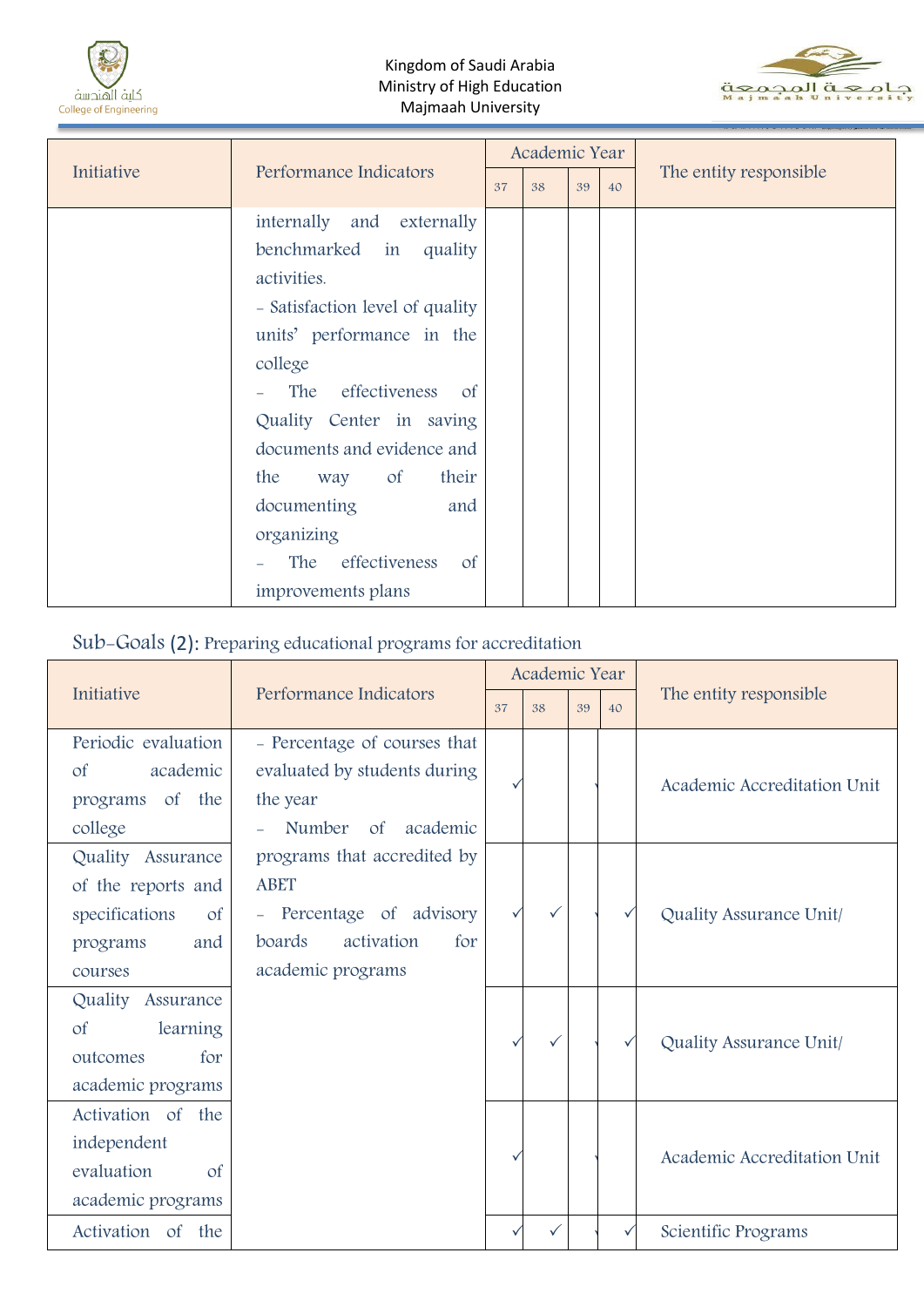



|                      |                        |    | Academic Year |    |              |                                        |  |
|----------------------|------------------------|----|---------------|----|--------------|----------------------------------------|--|
| Initiative           | Performance Indicators | 37 | 38            | 39 | 40           | The entity responsible                 |  |
| advisory boards of   |                        |    |               |    |              |                                        |  |
| educational<br>all   |                        |    |               |    |              |                                        |  |
| programs             |                        |    |               |    |              |                                        |  |
| Performance          |                        |    |               |    |              |                                        |  |
| Indicators           |                        |    |               |    |              | Academic<br>Accreditation              |  |
| and<br>measurement   |                        |    |               |    |              | Unit/VD<br>$\circ$ f                   |  |
| benchmarking for     |                        |    |               |    | $\checkmark$ | Quality<br>and                         |  |
| Academic             |                        |    |               |    |              | Development                            |  |
| Programs             |                        |    |               |    |              |                                        |  |
| Quality<br>assurance |                        |    |               |    |              | Quality Assurance Unit/VD of           |  |
| of courses File      |                        |    |               |    |              | Quality and development                |  |
| To be accredited by  |                        |    |               |    |              | Academic<br>Accreditation              |  |
|                      |                        |    |               |    |              | Unit/VD<br>Quality<br>$\circ$ f<br>and |  |
| <b>ABET</b>          |                        |    |               |    |              | Development                            |  |

## Sub-Goals (3): Distribution of quality institutional education for University members

|                                                                                                                                                                 |                                                                                                                                                                                          | Academic Year |    |    |    |                                                                                   |  |
|-----------------------------------------------------------------------------------------------------------------------------------------------------------------|------------------------------------------------------------------------------------------------------------------------------------------------------------------------------------------|---------------|----|----|----|-----------------------------------------------------------------------------------|--|
| Initiative                                                                                                                                                      | Performance Indicators                                                                                                                                                                   | 37            | 38 | 39 | 40 | The entity responsible                                                            |  |
| Preparation<br>and<br>implementation of<br>training programs,<br>workshops<br>and<br>seminars<br>in<br>the<br>field of quality and<br>academic<br>accreditation | Percentage of<br>faculty<br>$\equiv$<br>members that trained in<br>quality areas<br>- Rate of faculty members<br>that participated in quality<br>events and activities in the<br>college |               |    |    |    | Development and Training<br>Unit/VD<br>$\circ$ f<br>Quality<br>and<br>Development |  |
| Preparation for the<br>University Director<br><b>Excellence Award</b>                                                                                           |                                                                                                                                                                                          |               |    |    |    | Quality<br>$\mathsf{of}$<br>VD<br>and<br>Development                              |  |

The main KPIs of Quality Vice-Deanship approved by College of Engineering:

| <b>KPI</b>                                                 | Responsibility |
|------------------------------------------------------------|----------------|
| Percentage of faculty members participated in professional | DTU            |
| development activities over the past year                  |                |
| Rate of faculty members that received training in modern   | DTH            |
| teaching strategies that enhances teaching and learning.   |                |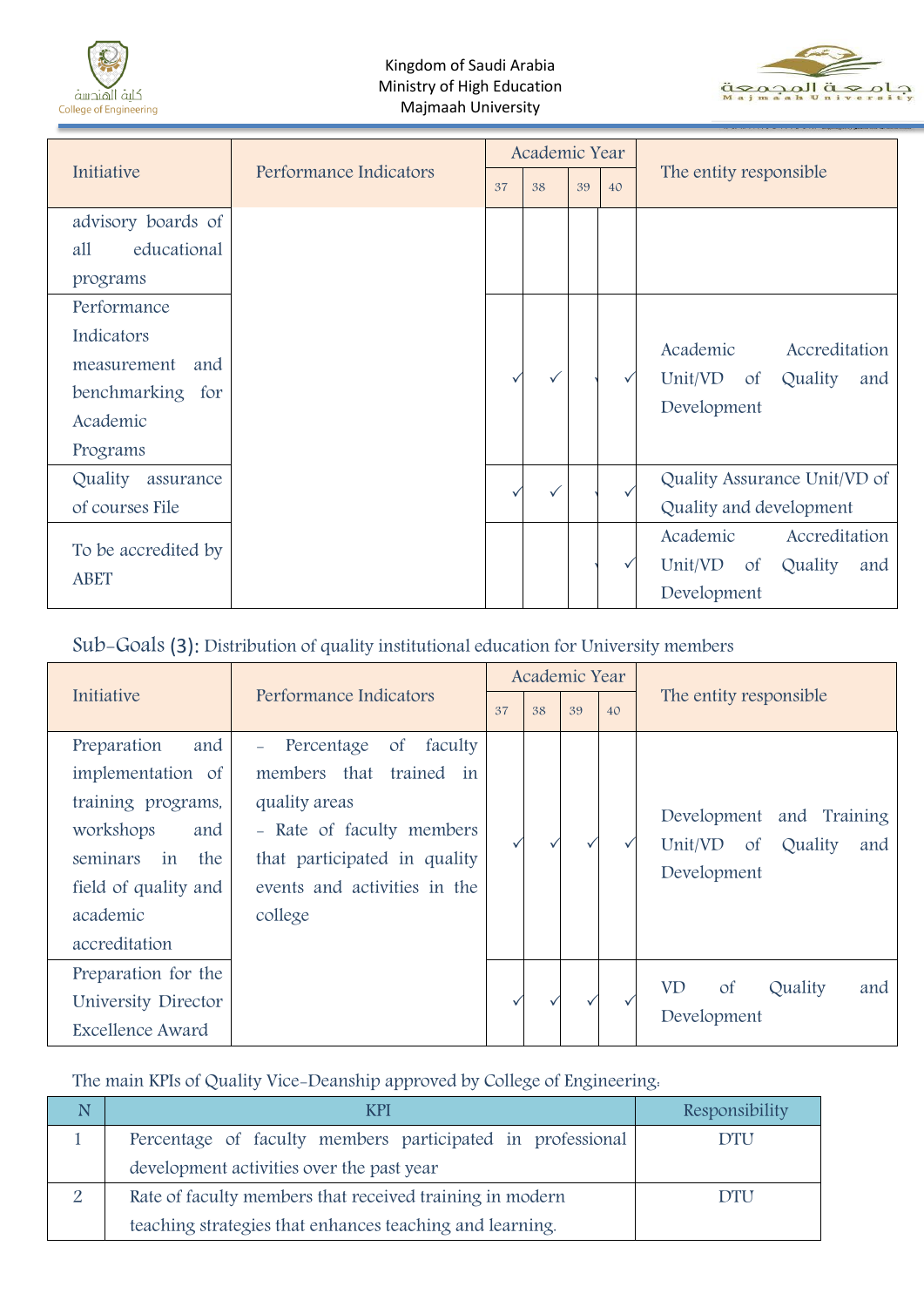



| 3              | Satisfaction rate of leaders and faculty members about quality   | QAU        |
|----------------|------------------------------------------------------------------|------------|
|                |                                                                  |            |
|                | system                                                           |            |
| $\overline{4}$ | Satisfaction level of beneficiaries - students, graduates,       | QAU        |
|                | employers and employment parties for a quality took system       |            |
| 5              | Percentage of programs and units that are being internally and   | QAU        |
|                | externally benchmarked in quality activities.                    |            |
| $\overline{6}$ | Satisfaction level of quality units' performance in the college  | QAU        |
|                |                                                                  |            |
| $\overline{7}$ | The effectiveness of Quality Center in saving documents and      | <b>DAU</b> |
|                | evidence and the way of their documenting and organizing         |            |
| 8              | The effectiveness of improvements plans                          | QAU        |
| 9              | Percentage of courses that evaluated by students during the year | QAU        |
| 10             | Number of academic programs that accredited by ABET              | <b>AAU</b> |
|                |                                                                  |            |
| 11             | Percentage of advisory boards activation for academic programs   | <b>AAU</b> |
| 12             | Percentage of faculty members that trained in quality areas      | <b>DTU</b> |
|                |                                                                  |            |
| 13             | Rate of faculty members that participated in quality events and  | <b>DTU</b> |
|                | activities in the college                                        |            |
|                |                                                                  |            |

# <span id="page-12-0"></span>Programs nominated for ABET accreditation:

| Program                       | <b>Program Coordinator</b> | Responsible Person          |
|-------------------------------|----------------------------|-----------------------------|
| <b>Electrical Engineering</b> | Dr. Abdullah Al-           | Dr. Abdel-Rahman Al-Qawasmi |
|                               | Muhaisen                   |                             |
| Civil Engineering             | Dr. Abdullah Alshehri      | Dr. Sameh Mohammed          |
| <b>Mechanical Engineering</b> | Dr. Abdulaziz Alkolaibi    | Dr. suchandra Hakim         |

# <span id="page-12-1"></span>Important Dates: (2015-2018)

|                  | ltem                                  | <b>Date</b>                      | <b>Responsibility</b> |  |  |
|------------------|---------------------------------------|----------------------------------|-----------------------|--|--|
|                  | Preparing programs for accreditation  | from 1st of November 2015 to     | Programs Coordinators |  |  |
|                  |                                       | 1st of October 2016              |                       |  |  |
| $\mathbf{2}$     | Submitting the Preliminary Self-Study | 1st of October 2016              | Programs Coordinators |  |  |
|                  | Report (readiness report) to the      |                                  |                       |  |  |
|                  | quality office for reviewing          |                                  |                       |  |  |
| $\boldsymbol{3}$ | Correcting and modifications of the   | From $1st$ of October to 15th of | Programs Coordinators |  |  |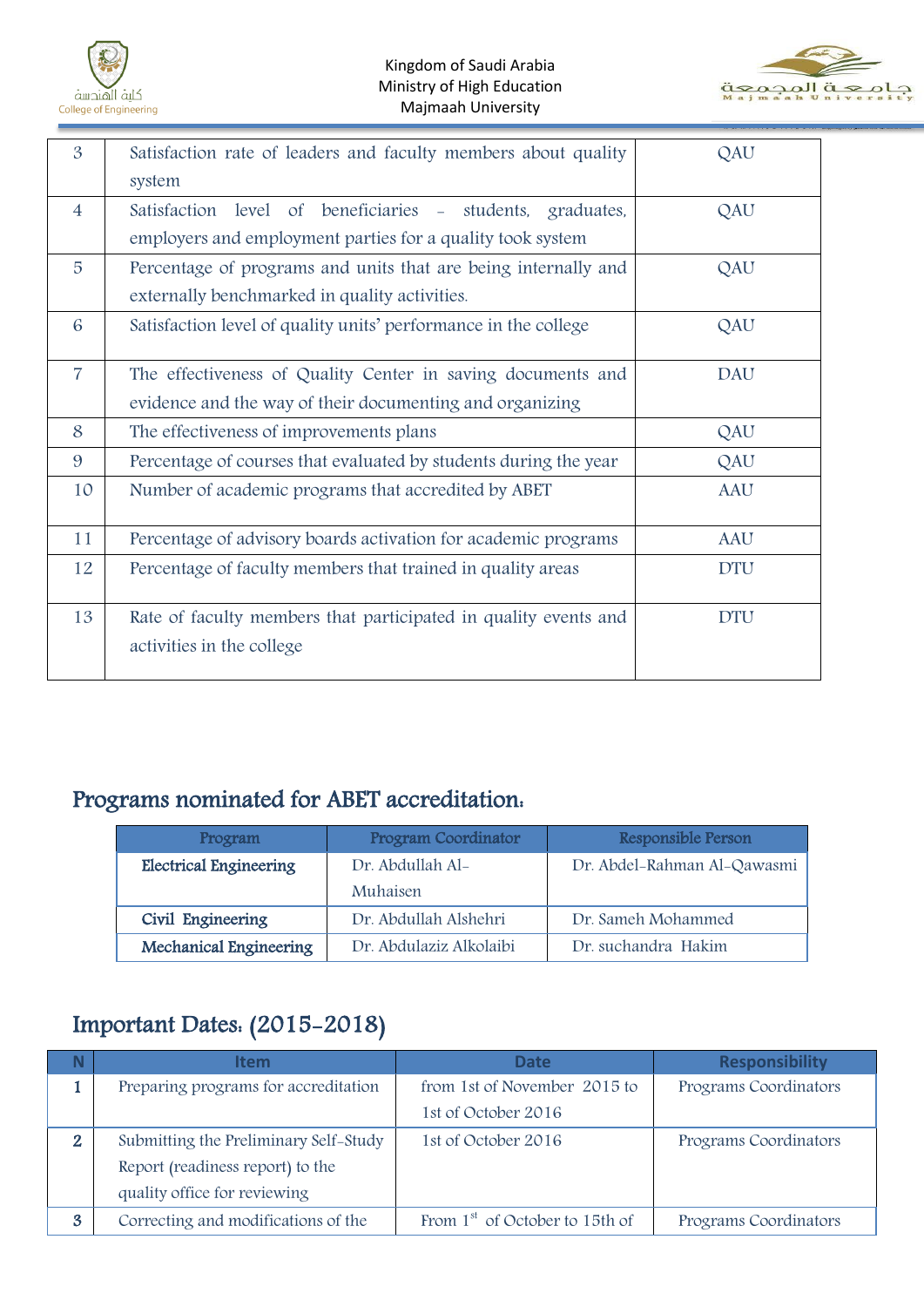



|                         | Preliminary Self-Study Report based<br>on reviewer comments | October 2016                |                          |
|-------------------------|-------------------------------------------------------------|-----------------------------|--------------------------|
| $\mathbf{3}$            | Submit a Preliminary Self-Study                             | By November 1 (2016)        | Responsible person       |
|                         | Report                                                      |                             |                          |
| $\overline{\mathbf{4}}$ | Submit your Request for Evaluation                          | By January 31 (2017)        | Program Coordinator      |
|                         | based on the ABET recommendations                           |                             |                          |
| $\overline{5}$          | Complete and submit your Self-Study                         | by July $1(2017)$           | Responsible person       |
|                         | Report                                                      |                             |                          |
| 6                       | The On–Site Visit                                           | September – December (2017) | Department               |
| $\overline{7}$          | Due Process and the Accreditation                           | By August 31 (2018)         | ABET reviewing committee |
|                         | Decision                                                    |                             |                          |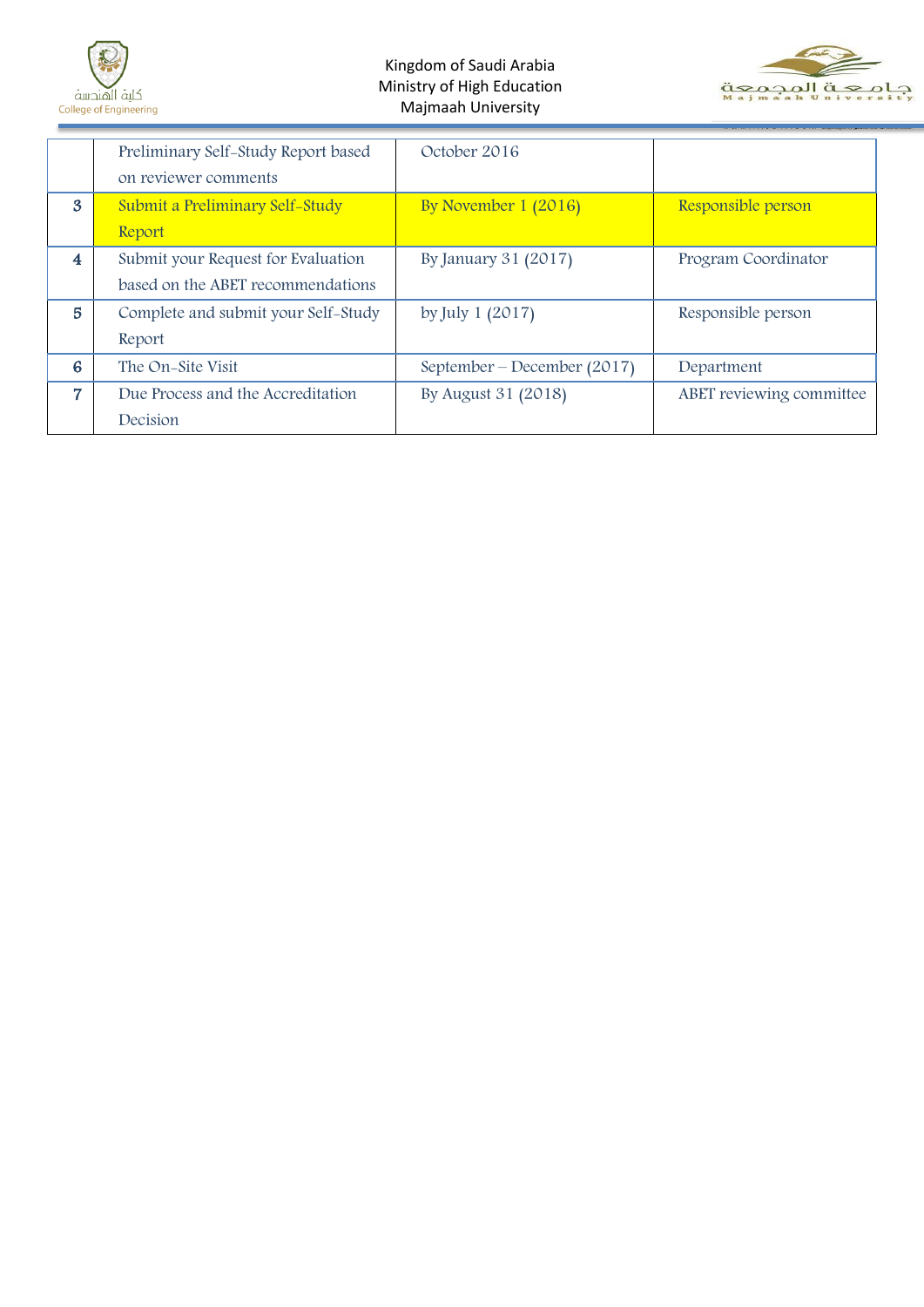



# The operational Plan:

Proposed by:

| <b>AAU</b> |
|------------|
| <b>DTU</b> |
| QAU        |
| <b>DAU</b> |
| <b>AEU</b> |

<span id="page-14-0"></span>

| N <sub>o</sub> | Activities                                                                                                         | Implementation<br>Period |        | Performance Indicators | Responsibility |                         | Remarks  |
|----------------|--------------------------------------------------------------------------------------------------------------------|--------------------------|--------|------------------------|----------------|-------------------------|----------|
|                |                                                                                                                    | From                     | to     |                        | Basic          | Support                 |          |
|                | Collecting Program and Course Annual reports for all<br>departments                                                | FS/WO                    |        |                        | <b>DAC</b>     | HOD                     | Annual   |
|                | Course score Summary Analysis                                                                                      | FS/WO                    | FS/W1  | 6                      | <b>AEU</b>     | Program<br>coordinators | Annual   |
|                | Assessment graduates and students questionnaires                                                                   | FS/WO                    |        | 4,9                    | <b>AEU</b>     | CoE                     | Annual   |
|                | Updating Archiving Room                                                                                            | FS/W1                    | FS/W3  | $\overline{7}$         | <b>DAU</b>     | CoE                     | Annual   |
|                | To follow up with the Strategic Planning Committee at the college<br>level.                                        | FS/W1                    | FS/W10 | $\overline{4}$         | <b>DTU</b>     | <b>DTU</b>              | All year |
|                | Review the website of College of Engineering with its contents                                                     | FS/W1                    | FS/W3  | 6                      | <b>DTU</b>     | <b>DTU</b>              | annual   |
|                | Updating the website with the Approved data for all departments                                                    | FS/W1                    | FS/W5  | 6                      | <b>DTU</b>     | DAC                     | Annual   |
|                | Reviewing the Annual reports (Program and Courses) for the<br>previous year for all Academic Programs(with report) | FS/W1                    | FS/W2  | 5,9                    | QAU            |                         | Annual   |
|                | Preparing for the university Director Excellence award                                                             | FS/W1                    | FS/W6  |                        | QDSD           | Deanship                | Annual   |
|                | To follow up the Quality Training Programs been offered by<br>Quality Deanship                                     | FS/W1                    | FS/W2  |                        | <b>DTU</b>     |                         | Annual   |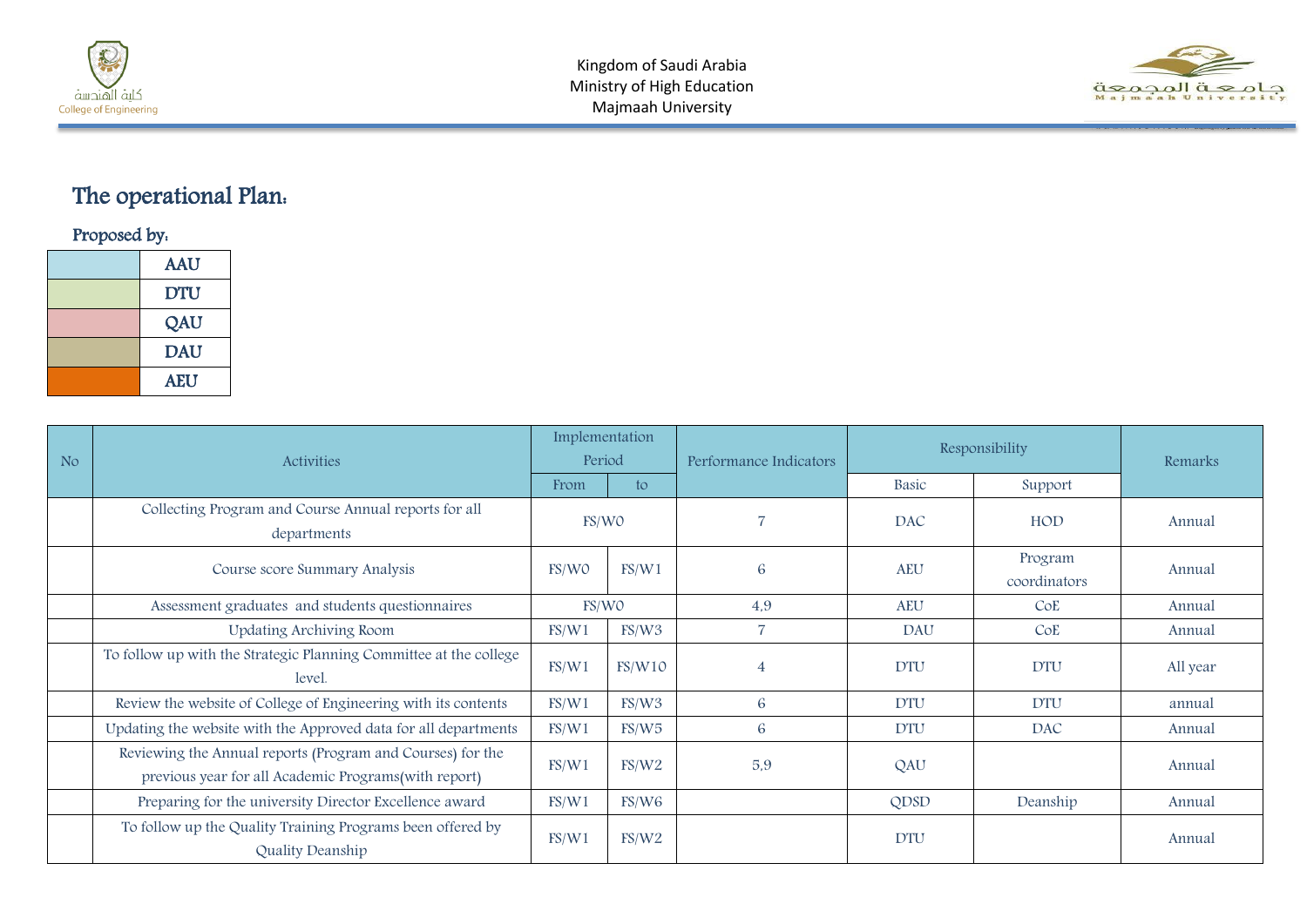



| Reviewing Program and Course Specifications(with report)                                           | FS/W2  | FS/W3  | 6              | QAU         |                               | Annual    |
|----------------------------------------------------------------------------------------------------|--------|--------|----------------|-------------|-------------------------------|-----------|
| Checking the percentage of ABET SSR completion                                                     | FS/W2  | FS/W3  | 10             | <b>AAU</b>  | Departments                   | Once      |
| Lab conditions in EC from the OHSAS 18001 point of view                                            | FS/W6  | FS/W8  |                | <b>OEHU</b> | Secretary                     | annual    |
| Collecting Electronic materials for departments (On PC)                                            | FS/W3  | FS/W5  | $\overline{7}$ | Secretary   | DAC + Quality<br>Coordinators | Bi-Annual |
| A workshop, presentation or training course related to QAU                                         | FS/W3  | FS/W4  | 1,12,13        | <b>DTU</b>  | QAU                           | Annual    |
| Second Report for ABET accreditation                                                               | FS/W3  | FS/W4  | 10             | AAU         | QAU                           | Once      |
| Approving Engineering Coding Ethics                                                                | FS/W3  | FS/W5  |                | <b>AAU</b>  | <b>DQSD</b>                   | Once      |
| A workshop, presentation or training course related to AEU                                         | FS/W5  | FS/W6  | 1,12,13        | <b>DTU</b>  | QAU                           | Annual    |
| Reviewing Quality structure, committees and unit in the college<br>and programs (names, members, ) | FS/W5  | FS/W6  | 6              | QAU         |                               | Annual    |
| Annual Internal Review process (with report) for all departments                                   | FS/W6  | FS/W8  | 6              | QAU         | <b>AAU</b>                    | Annual    |
| A workshop, presentation or training course related to AAU                                         | FS/W7  | FS/W8  | 1,2,12,13      | <b>DTU</b>  | <b>AAU</b>                    | Annual    |
| Reviewing the assessment and evaluation process in for all<br>programs (with report)               | FS/W10 | FS/W12 | 6              | QAU         |                               | annual    |
| Senior Design Aspects                                                                              | FS/W10 | FS/W12 |                | QAU         | <b>AAU</b>                    | Annual    |
| Reviewing The publications and website data for the college and<br>programs (with report)          | FS/W12 | FS/W14 | 6              | QAU         |                               | Annual    |
| Collecting Electronic materials for departments (On PC)                                            | SS/W3  | SS/W5  | $\overline{7}$ | Secretary   | DAC + Quality<br>Coordinators | Annual    |
| Following the board of advisors meetings                                                           | SS/W4  | SS/W12 | 11             | QAU         | <b>DQSD</b>                   | Annual    |
| A workshop, presentation or training course related to DTU                                         | SS/W4  | SS/W5  | 1,12,13        | <b>DTU</b>  | <b>DTU</b>                    | Annual    |
| Lab conditions in EC from the OHSAS 18001 point of view                                            | SS/W6  | SS/W8  |                | <b>OEHU</b> | Secretary                     | annual    |
| A workshop, presentation or training course related to QAU                                         | SS/W7  | SS/W8  | 1,12,13        | <b>DTU</b>  | QAU                           | Annual    |
| Evaluation of Course File (Portfolio)                                                              | SS/W7  | SS/W9  | 8              | QAU         | All Academic<br>programs      | Annual    |
| A workshop, presentation or training course related to AAU                                         | SS/W10 | SS/W12 | 1,12,13        |             |                               | Annual    |
| Assessment and evaluation of faculty survey                                                        | SS/W14 | SS/W15 | $\overline{4}$ | <b>AEU</b>  | <b>AEU</b>                    | Annual    |
| Independent evaluation of academic programs                                                        | SS/W14 | SS/W16 | 6              | QAU         | QDSD                          | Annual    |